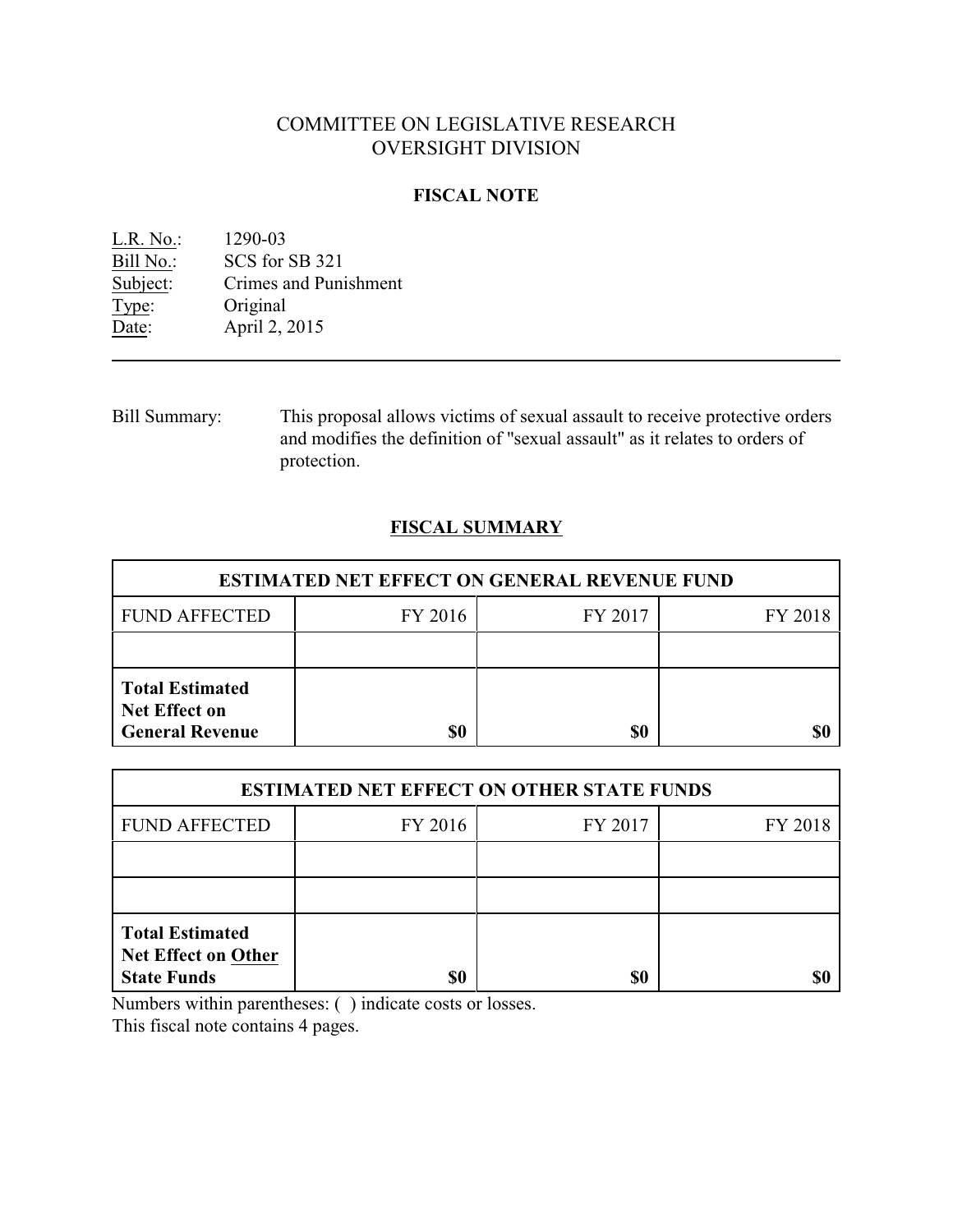L.R. No. 1290-03 Bill No. SCS for SB 321 Page 2 of 4 April 2, 2015

| <b>ESTIMATED NET EFFECT ON FEDERAL FUNDS</b> |                    |     |  |  |  |  |
|----------------------------------------------|--------------------|-----|--|--|--|--|
| <b>FUND AFFECTED</b>                         | FY 2016<br>FY 2017 |     |  |  |  |  |
|                                              |                    |     |  |  |  |  |
|                                              |                    |     |  |  |  |  |
| <b>Total Estimated</b><br>Net Effect on All  |                    |     |  |  |  |  |
| <b>Federal Funds</b>                         | \$0                | \$0 |  |  |  |  |

| <b>ESTIMATED NET EFFECT ON FULL TIME EQUIVALENT (FTE)</b>    |         |         |         |  |
|--------------------------------------------------------------|---------|---------|---------|--|
| <b>FUND AFFECTED</b>                                         | FY 2016 | FY 2017 | FY 2018 |  |
|                                                              |         |         |         |  |
|                                                              |         |         |         |  |
| <b>Total Estimated</b><br><b>Net Effect on</b><br><b>FTE</b> |         |         |         |  |

 $\Box$  Estimated Net Effect (expenditures or reduced revenues) expected to exceed \$100,000 in any of the three fiscal years after implementation of the act.

| <b>ESTIMATED NET EFFECT ON LOCAL FUNDS</b> |         |         |         |  |
|--------------------------------------------|---------|---------|---------|--|
| <b>FUND AFFECTED</b>                       | FY 2016 | FY 2017 | FY 2018 |  |
| Local Government                           | \$0     | \$0     | \$0     |  |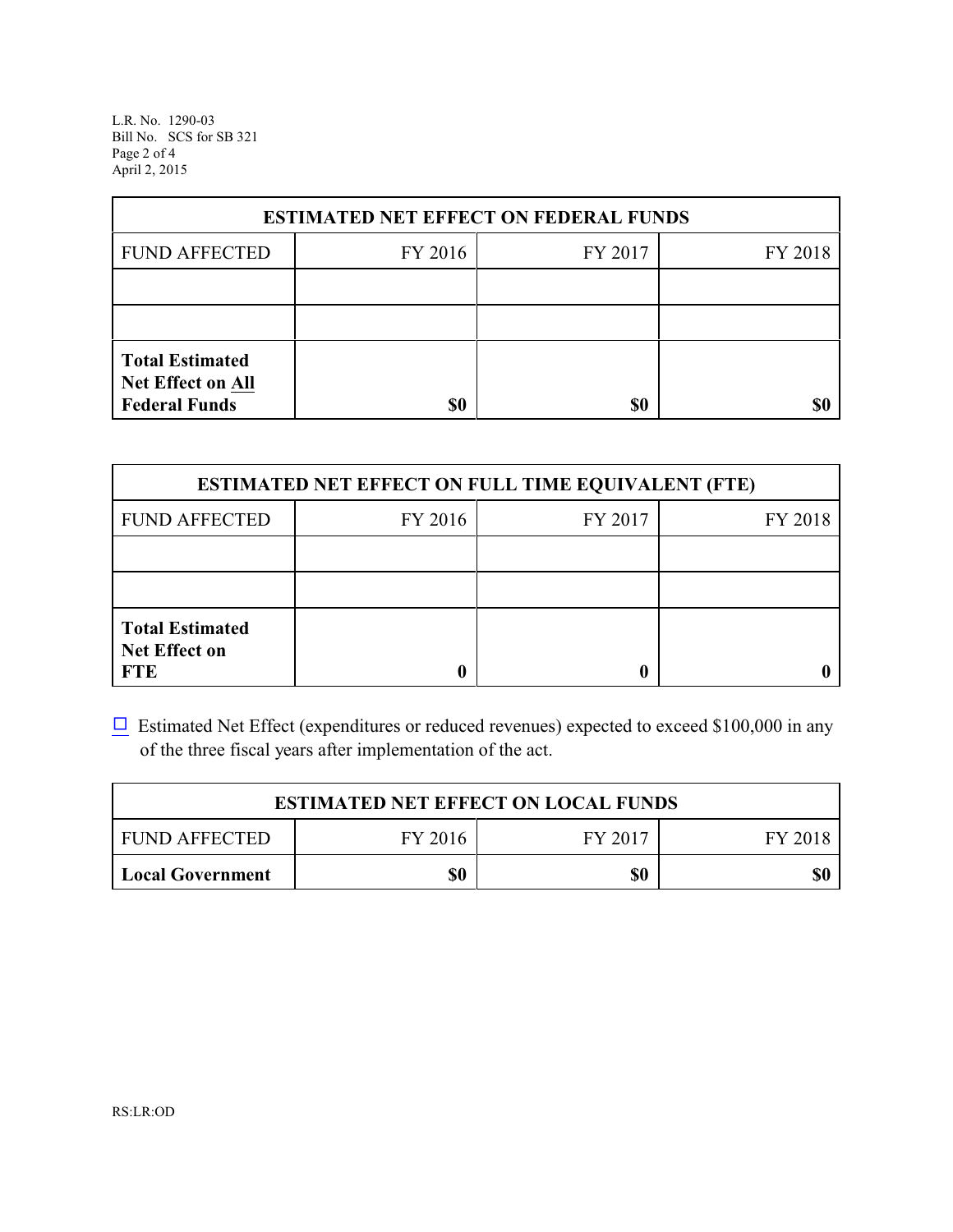L.R. No. 1290-03 Bill No. SCS for SB 321 Page 3 of 4 April 2, 2015

#### **FISCAL ANALYSIS**

#### ASSUMPTION

Officials from the **Department of Corrections**, the **Department of Public Safety** (**Missouri Highway Patrol** and **Office of the Director**), the **Office of the State Courts Administrator**, the **Office of Prosecution Services**, the **Springfield Police Department**, and the **Boone County Sheriff's Department** each assume the proposal would not fiscally impact their respective agencies.

For the purpose of this proposed legislation, officials at the **Office of State Public Defender (SPD)** cannot assume that existing staff will provide effective representation for any new cases arising where indigent persons are charged with the proposed new crime unlawful contact with a victim of a sexual offense.

While the number of new cases (or cases with increased penalties) may be too few or uncertain to request additional funding for this specific bill, the SPD will continue to request sufficient appropriations to provide effective representation in all cases where the right to counsel attaches.

**Oversight** assumes the SPD can absorb the additional caseload that may result from this proposal.

| FISCAL IMPACT - State Government | FY 2016<br>$(10 \text{ Mo.})$ | FY 2017    | FY 2018    |
|----------------------------------|-------------------------------|------------|------------|
|                                  | <u>\$0</u>                    | <u>\$0</u> | <u>\$0</u> |
| FISCAL IMPACT - Local Government | FY 2016<br>$(10 \text{ Mo.})$ | FY 2017    | FY 2018    |
|                                  | <u>\$0</u>                    | <u>\$0</u> | <u>\$0</u> |

#### FISCAL IMPACT - Small Business

No direct fiscal impact to small businesses would be expected as a result of this proposal.